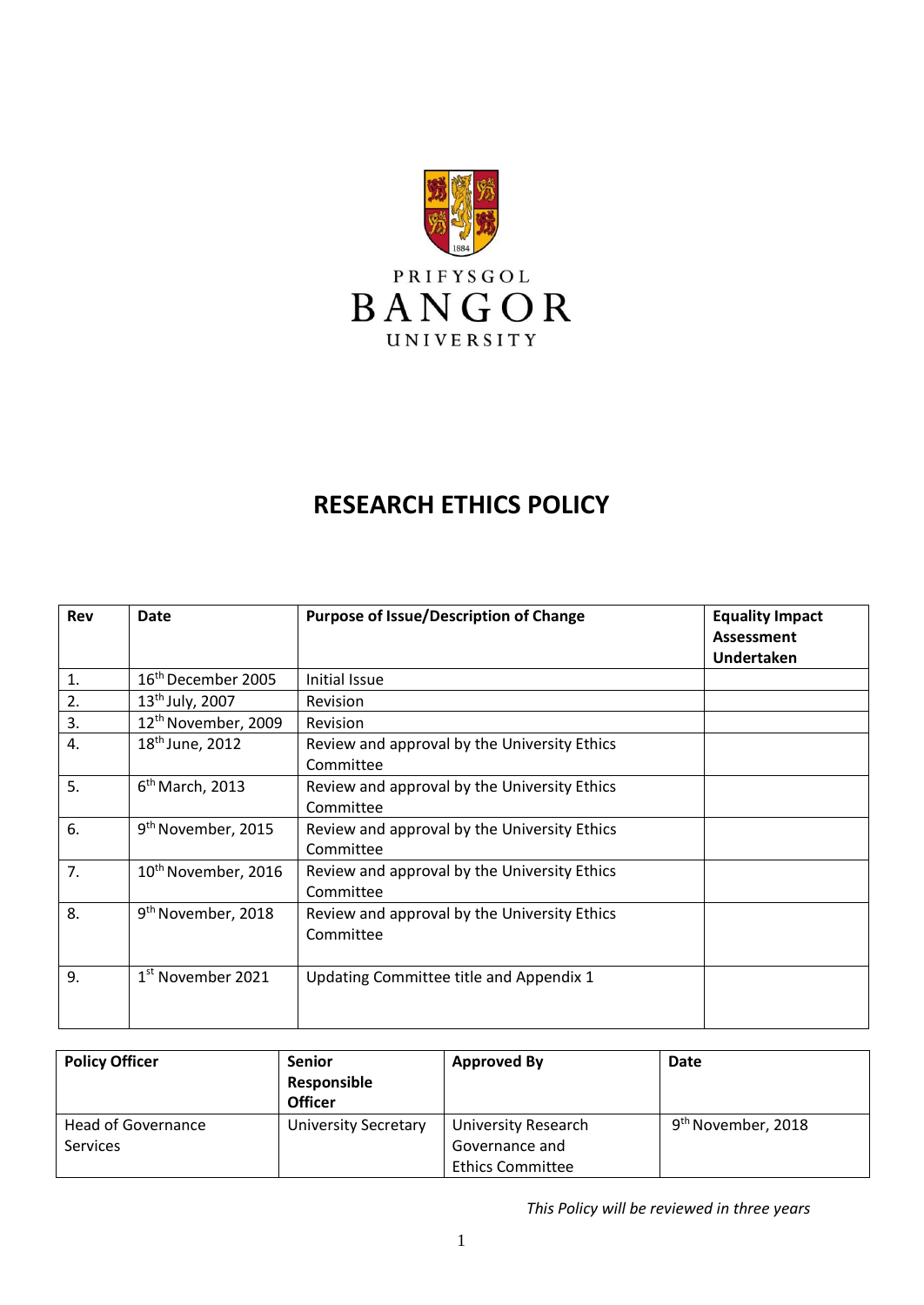# **1. INTRODUCTION**

This document sets out the policy for managing research ethics and the research ethics review process within Bangor University.

The Policy applies to all members of staff and students involved in research at Bangor University including its staff and students conducting research either within the University where the research participants are members of University staff and / or students, or outside the University, as well as any persons not employed by the University but with permission to carry out research at the University (all referred to as Researchers).

The University subscribes to nine key principles relating to ethical research and expects all researchers to abide by these principles. The Policy sets out the way in which the University will ensure that these key principles are adhered to.

### **2. PRINCIPLES**

- i. The Declaration of Helsin[ki](#page-1-0)<sup>1</sup> documents important ethical principles for medical research involving human subjects which must be carried out in accordance with the requirements of the Declaration. Additionally, in all research involving human participants the consent, dignity, rights, safety and well-being of participants, as outlined in the Declaration, must be ensured.
- ii Research should be designed, reviewed and undertaken to ensure integrity and quality as stat[e](#page-1-1)d in the University's Academic Integrity in Research: Code of Practice<sup>2</sup>.
- iii With the exception of observational research, participants must be fully informed about the purpose, methods and intended possible uses of the research, what their participation in the research entails and what risks, if any, are involved subject to the one exception set outin 5.1 [b] iv) and to approval by the AREC as set out in 5.1 [a].
- iv. The confidentiality of materials and information supplied by research subjects and the anonymity of respondents must be respected.
- v Human research participation will normally be voluntary and should adhere to the requirements of Section 4.1[d] on consent. In those exceptional cases where participation is not voluntary, research must be carried out within defined criteria set out by the relevant professional body.
- vi Risk to human research participants must be minimised.
- vii The independence of research must be clear, and any conflicts of interest or partiality must be explicit.
- viii All research involving animals must adhere to the principles of Replacement, Reduction and Refinement.
- ix Approval for carrying out research with ethical implications is by independent peerreview.

### **3. RESPONSIBLITIES**

### **3.1 Individual Responsibilities**

### **[a] Pro Vice-Chancellor (Research)**

The Pro Vice-Chancellor (Research) is responsible for the overall management of research.

<span id="page-1-0"></span><sup>&</sup>lt;sup>1</sup> <http://www.wma.net/en/30publications/10policies/b3/index.html>

<span id="page-1-1"></span>https://www.bangor.ac.uk/research-innovation-and-impact-office/research\_integrity&ethics.php.en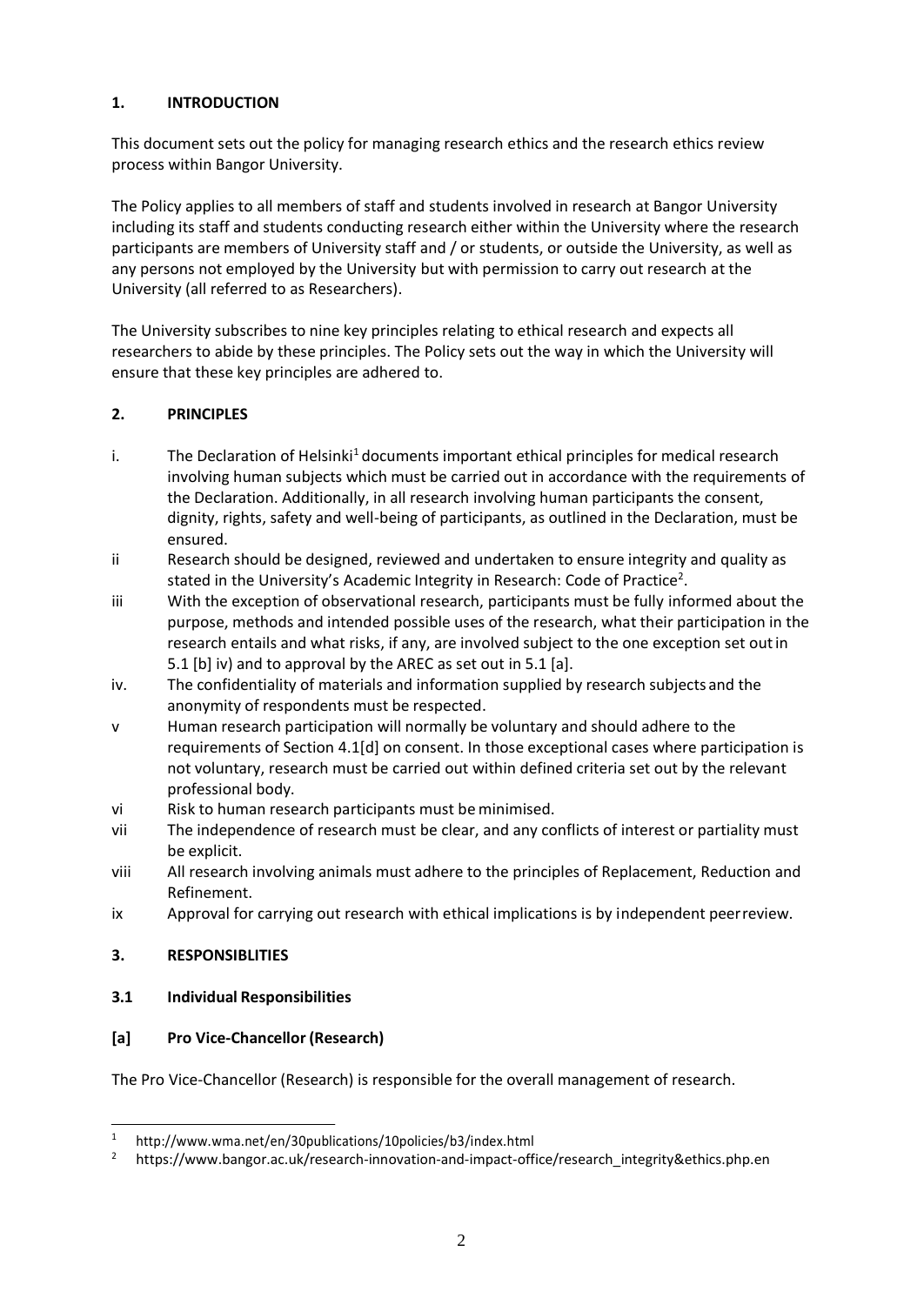# **[b] Deans of College**

Deans of College are responsible for local ethical review arrangements. They must ensure that at least one Academic Research Ethics Committee (AREC), which meets the needs of their College and its constituent Schools, has been established with an appropriate membership, terms of reference and process for monitoring and review. Otherwise an agreement must exist to operate ethical review for that College or School through another appropriate AREC.

### **3.2 Committee Responsibilities**

*(See Appendix 2 for the Composition and Terms of Reference of these committees)*

### **[a] University Research Governance and Ethics Committee**

The University's Ethics Committee is a standing committee of Council and is responsible for setting policy on ethical matters. The Ethics Committee also advises on broad strategies for ethics and monitors the University's overall performance rather than considering individual matters such as research proposals.

The Ethics Committee has devolved responsibility for the ethical review and approval process to the relevant ARECs. The Chairs of ARECs provide the Ethics Committee with regular reports which will include submitting an annual report to the first meeting of the academic year. They can refer any matters of ethical concern to the Secretary who will make arrangements to establish a subcommittee of the Ethics Committee to consider the matter and make recommendations.

### **[b] Animal Welfare and Ethical Review Body (AWERB)**

The Animal Welfare and Ethical Review Body is responsible for the ethical review and approval of all research involving animals at the University as set out in the *Animal Welfare and Ethical Review Process*. The AWERB reports to the University Research Governance and Ethics Committee.

### **[c] Academic Research Ethics Committees**

An Academic Research Ethics Committee (AREC) is defined as a multidisciplinary, independent body which is responsible for reviewing research involving human participants to ensure that their dignity, rights and welfare are upheld.

The independence of an AREC is founded on its membership, on strict rules regarding conflict of in[t](#page-2-0)erest<sup>3</sup> and on regular monitoring of and accountability for its decisions. The composition of an AREC will reflect a range of expertise and breadth of experience necessary to provide competent and rigorous review. ARECs report to the University's Ethics Committee but reports, for information, should also be submitted to the relevant College Research Committee and College Director of Research (where relevant).

There should be at least one AREC established in each College (which meets the need of that College and its constituent Schools) or, in cases where it is envisaged that the number of research proposals within a College / School will be low, an agreement should be reached with another College / School AREC to consider requests where required. Any such agreement should be notified to and agreed by the University Research Governance and Ethics Committee.

<span id="page-2-0"></span><sup>3</sup>As set out in the University's *Declaration of Interest Policy* available on the University's website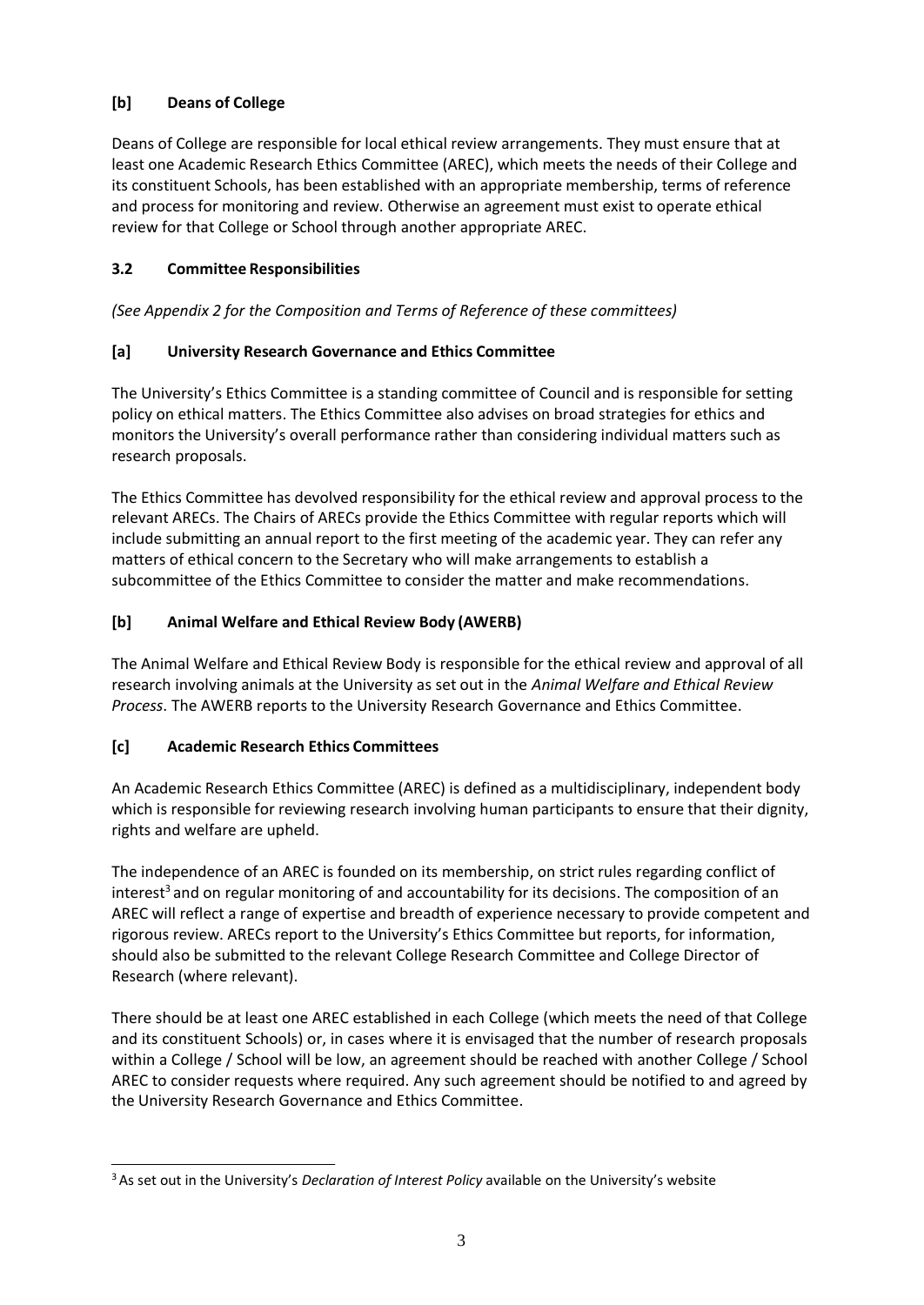ARECs are responsible for:

- i. Reviewing all research involving human participants conducted by individuals employed by or registered as students within Bangor University;
- ii. Ensuring ethical review processes are independent, competent and timely;
- iii. Protecting the dignity, rights and welfare of research participants;
- iv. Drawing up their own local policies and arrangements in accordance with this Policy;
- v. Appointing lay members<sup>[4](#page-3-0)</sup>. At least one student member<sup>[5](#page-3-1)</sup> would also be desirable;
- vi. Ensuring that procedures are established and are known for both peer review and expedited review;
- vii. Ensuring that relevant policies, guidance and forms appropriate for that AREC are readily available on the College / School website and aremade known to both staff and students.
- viii. Ensuring that clear procedures exist in relation to the reporting of unforeseen events which might challenge the ethics conduct of the research or which might provide grounds for discontinuing the study.

An AREC may seek advice and assistance from experts outside the committee in considering a research proposal. When this happens, the Chair is responsible for ensuring that the experts have no conflict of interest in relation to the proposal.

AREC's should normally meet at least twice per academic year. The dates of AREC meetings and the deadlines for submission of applications to be considered should be available well in advance.

### **[d] Sensitive Research Approval Group**

The Sensitive Research Approval Group is responsible for the approval and registration process for sensitive research projects undertaken by members of staff and postgraduate students at the University, as set out in the *Procedure for Approval and Registration of Sensitive Research Project[s](#page-3-2)<sup>6</sup> .*

### **4. MANAGEMENT OF RESEARCH ETHICS**

This section gives expanded guidance on ethical principles relating to both research on human participants and research involving animals, as well as guidance on clinical trials, research outside the United Kingdom, sponsorship and the environmental consequences of research.

### **4.1 Research involving Human Participants**

The following guidance sets out the principles that must be adhered to for all research involving human participants, biological material derived from humans or human data.

### **[a] Primary Consideration**

In any research involving human participants the consent, dignity, rights, safety and well-being of participants is the primary consideration. Researchers have a duty of care towards the individuals participating in the research and are accountable for their well-being. Chairs of ARECs may, when presented with a particular ethical concern, refer to the Chair of the University's Ethics Committee.

Efforts should be taken to:

<span id="page-3-0"></span><sup>4</sup>Lay members can be former members of University staff as long as they have not worked for the University in any capacity in the five years prior to their appointment to the Committee.

<span id="page-3-1"></span><sup>5</sup>ARECs may wish to consider appointing a PhD or post-doc student representative as they would normally be students at the University for longer than one year.

<span id="page-3-2"></span><sup>6</sup><https://www.bangor.ac.uk/planning/documents/procedure-approval.pdf>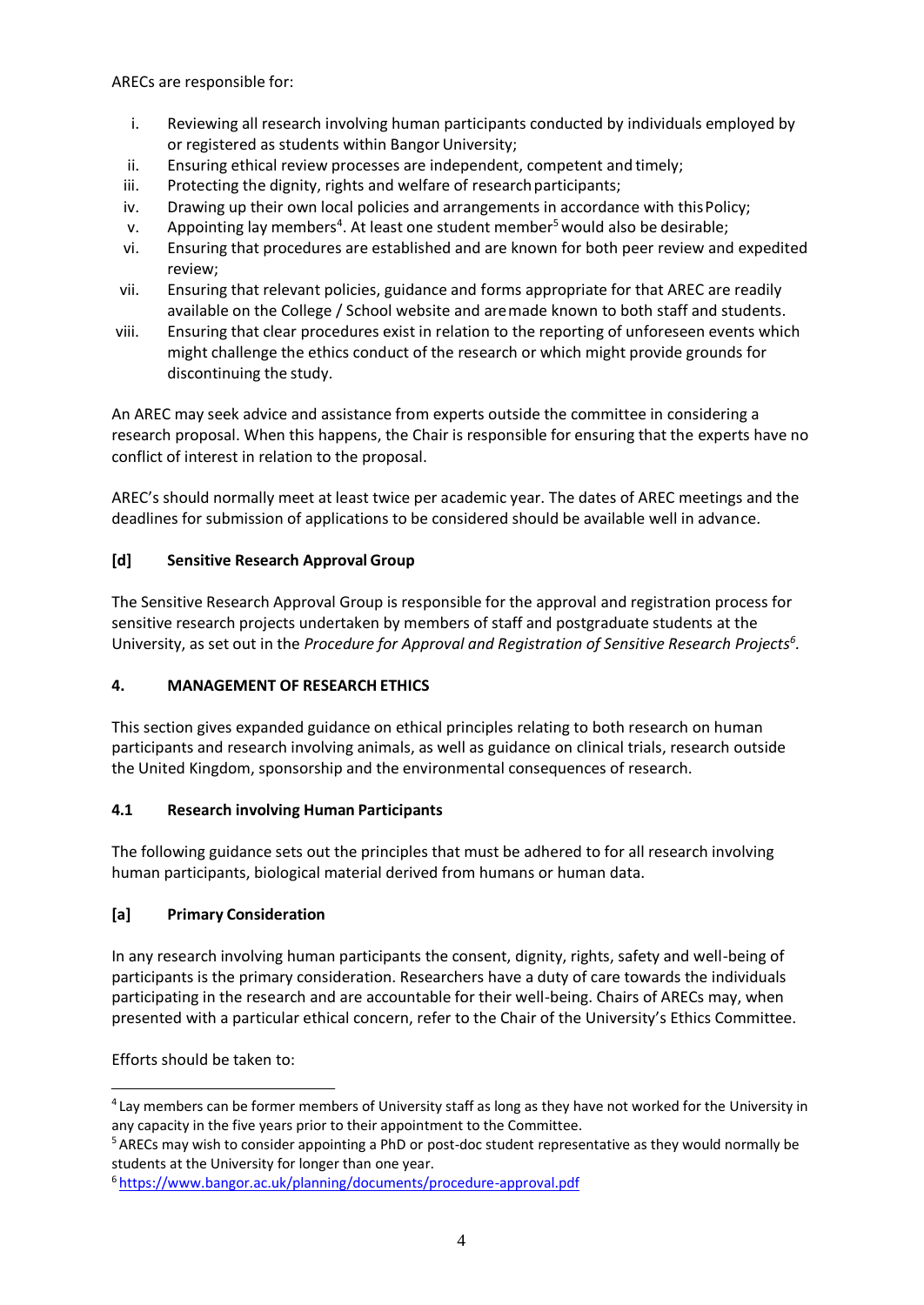- Minimise the number of human participants used based on statistical goodpractice
- Minimise all the potential risks to the well-being of the researchparticipants
- Maximise the quality and impact of the research and the relevance of theresearch.

# **[b] NHS**

For research involving the NHS (see section 5), approval must also be obtained from the NHS organisation responsible, however in such cases the research proposal should go through the relevant AREC first. These submissions will include procedures for:

- i. informed recruitment of subjects
- ii. eligibility of participants and confidentiality;
- iii. data collection, storage and retrieval;
- iv. the analysis and reporting of information.

### **[c] Legal Requirements**

The research must adhere to all legal requirements and guidelines produced by the appropriate professional bodies. The requirements of the General Data Protection Regulation and the Data Protection Act 2018 states that all information gained from research regarding individuals should be kept strictly confidential and securely stored for the length of time required by legislation or by guidance produced either by funding bodies, professional bodies or the University's *Records*  Retention Schedule<sup>[7](#page-4-0)</sup>, whichever is the most onerous. Unless the individuals are informed in advance and explicit consent obtained, research data should not be presented in a manner that could potentially identify any individual.

The confidentiality of research participants may only be broken in exceptional circumstances where there is evidence or suspicion that the risk to the health, welfare or safety of a research participant (including children), outweighs the need for information to be kept confidential, or where there has been a breach of standards of professional conduct. Where exceptions are in place participants should be informed of the limit of any confidentiality. In such circumstances researchers should raise the concern with the appropriate authority, which may include the Supervisor, a soon as possible.

All Bangor University research should adhere to the University's Data Protection and Safeguarding Policies.

### **[d] Consent**

Freely given, specified, informed and unambiguous indication of an individual's wishes. is required from all participants in research with the exception of research necessarily involving deception as set out in 5.1 [b] iv) and subject to approval by the AREC as set out in 5.1 [a].

Research participants should be aware of the potential risks and benefits, if any, associated with their involvement. They must also understand that their involvement is entirely voluntary and that they are free to withdraw at any time. When research participants are patients or users of a service, they must be informed that withdrawal from a research project will in no way affect the quality of any care or treatment they are receiving. There should be no coercion to participate. Any data and/or materials collected are only to be used for the agreed purpose, and researchers must realise that any other purpose would require the same level of consent to be obtained again from the participants.

<span id="page-4-0"></span><sup>7</sup>Available from the Governance Services Office web pages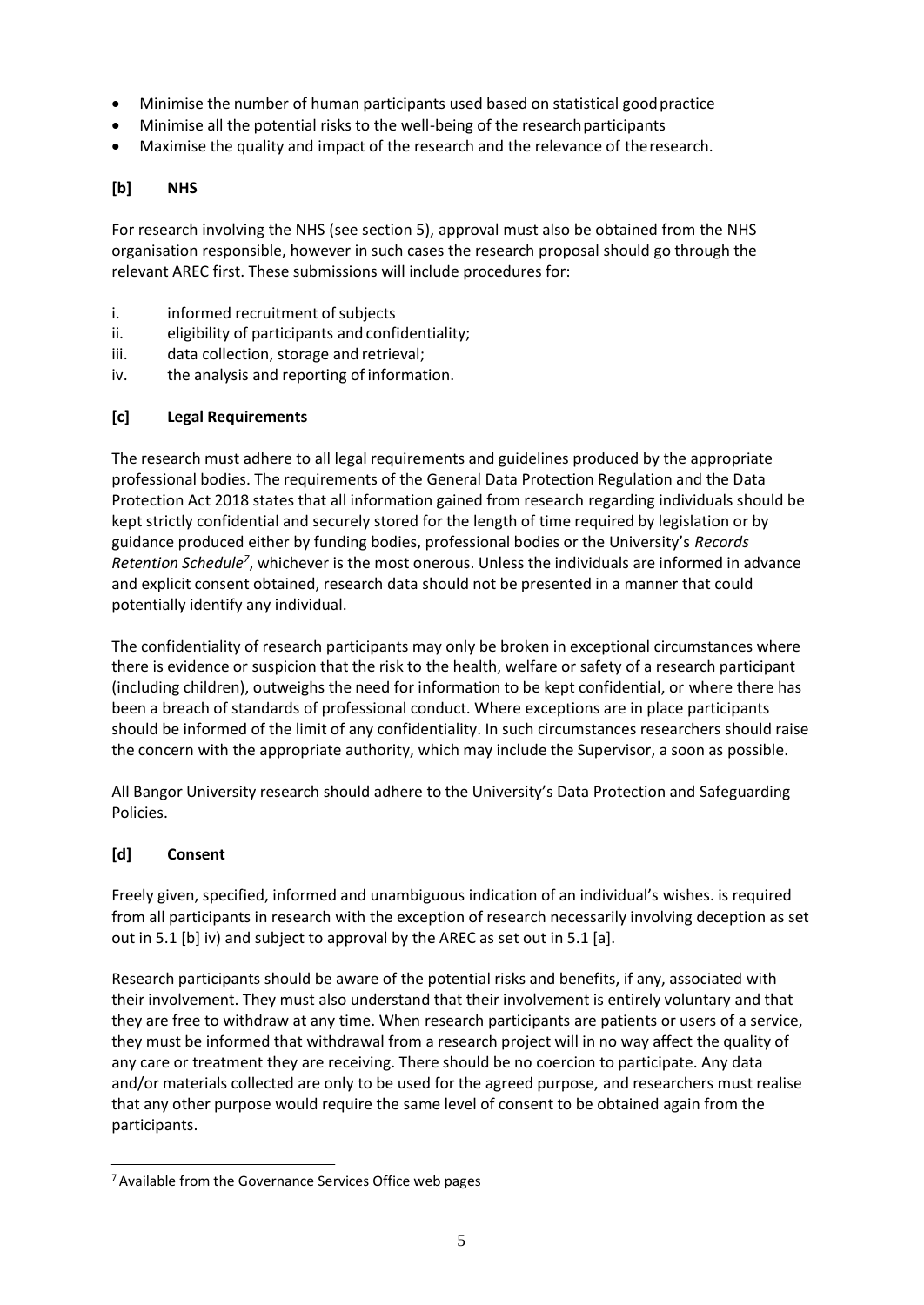Research involving deception must adhere to the stringent guidelines set out by the relevant professional body and relevant AREC and it must have full ethical approval from the relevant AREC as set out in 5.1 [a].

Where Schools require student participation as part of the learning experience, the School should only involve the students in research which is deemed to have minimal risk (see 5.1 [b] below).

# **[e] Children, Young People and Vulnerable Adults**

Research on children, young people and vulnerable adults, e.g. those with mental health problems or learning disabilities, should be undertaken with great care and will always require the approval of an AREC. Researchers must satisfy themselves that there is a real need to involve these groups in the research and be able to justify this to the relevant AREC. Researchers must bear in mind that there are a number of specific consent issues relating to research on children, young people and vulnerable adults and briefings should be clearly and carefully drafted. It is important that those giving consent are involved at all stages, but especially if problems arise during the research. Advice on these issues might be available from relevant associations and support groups. The requirements of the University's Safeguar[d](#page-5-0)ing Policy should also be considered<sup>8</sup>.

Researchers must, in line with the requirements of the Mental Capacity Act 2005, evidence a person's mental capacity to give consent at the time that consent is sought, and must only undertake research involving an adult who lacks mental capacity if it is related to their incapacity or its treatment. If in any doubt the researcher should request a formal assessment from a suitably qualified professional. Adults who lack mental capacity should not be involved in research if the same or similar research could be undertaken by involving only people with capacity.

Researchers, with guidance from the AREC, must also comply with legal obligations before proceeding with the research (such as obtaining clearance from the Disclosure and Barring Service prior to commencing research involving children, young people or vulnerable adults). The role, responsibilities and rights of individuals on whom the research participant is dependent (e.g. parents, carers, and supporters) must be clearly explained and recognised. Further guidance on the considerations relating to children and young people can be found in the University's *Safeguarding Policy*.

# **4.2 Research Involving Human Tissue**

Since the establishment of the Human Tissue Authority (HTA), there have been strict legally binding parameters to be followed when storing and using human tissue. The Human Tissue Act (HT Act), 2004 provides a framework for regulating the storage and use of human organs and tissue from the living, and the removal, storage and use of tissue and organs from the deceased, for specific health related purposes and public display.

Any activity within the University that involves the use of organs, tissues and cells (including saliva, blood etc. which contain cells), has to follow strict Standard Conditions and researchers must ensure that their use of human tissue has been ethically approved through the Integrated Research Application System (IRAS[\)](#page-5-1)<sup>9</sup> and that the appropriate consent is in place. Researchers wishing to undertake research involving human tissue must consult with the University's Human Tissue Designated Individual (DI) prior to the commencement of any research.

<span id="page-5-0"></span><sup>8</sup>Available from the University website

<span id="page-5-1"></span><sup>&</sup>lt;sup>9</sup> https:/[/www.myresearchproject.org.uk/](http://www.myresearchproject.org.uk/)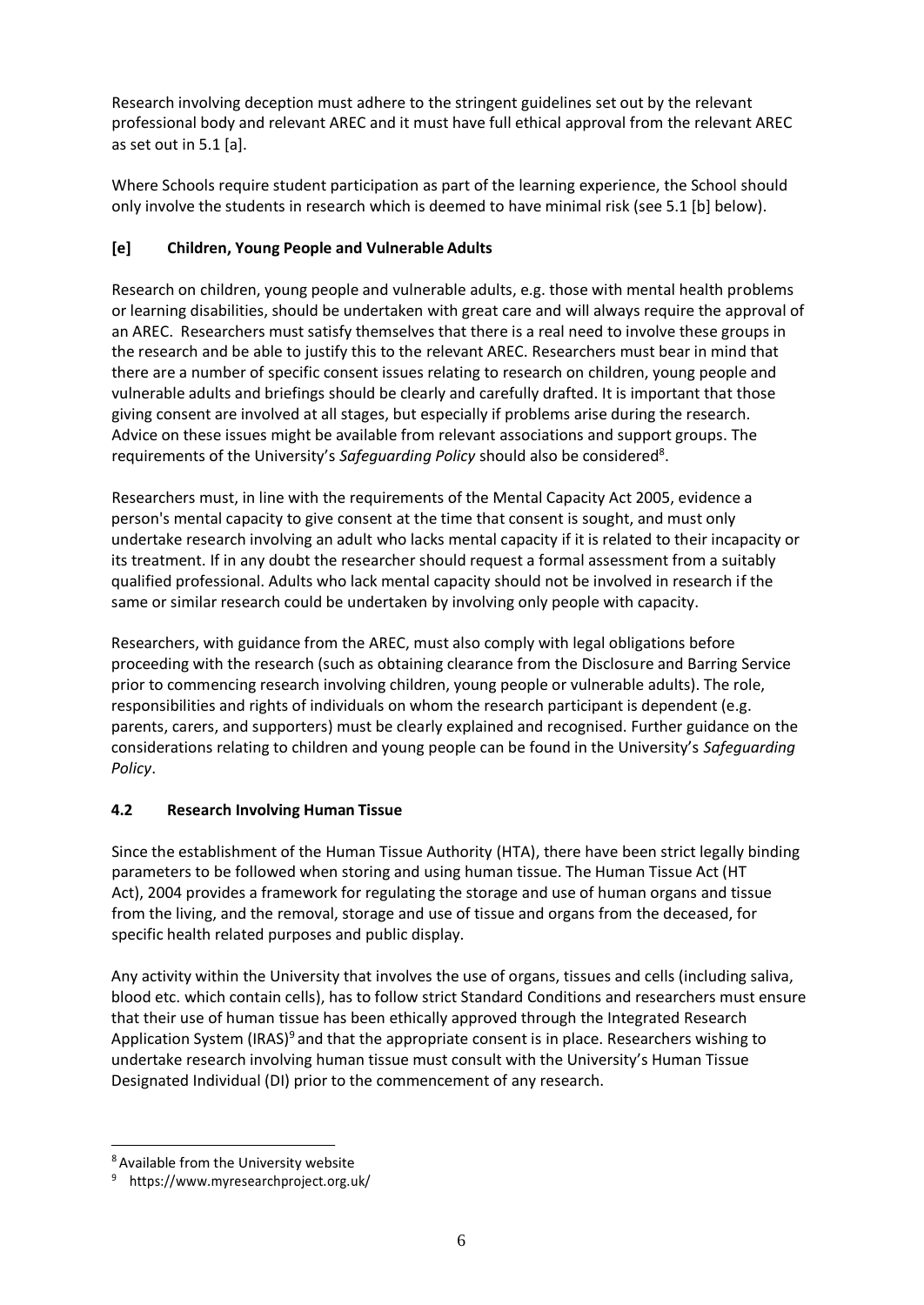### **4.3 Research Involving Animals**

The following guidance sets out the principles that must be adhered to for all research involving animals.

Research involving animals must be carried out in accordance with the Animals (Scientific Procedures) Act 1986 and must have the approval of the Animal Welfare and Ethical Review Body. It should also comply with the University's *Animal Welfare and Ethical Review Process*

Alternatives to the use of animals in research should be sought wherever possible, and researchers should be able to demonstrate that all alternatives have been considered. All legal requirements and guidelines produced by other appropriate bodies must be adhered to, in particular Home Office controls. Research involving animals requires Home Office licences for the researcher, the project and, where appropriate, the premises. The requirements of the licence must be complied with at all times. Information relating to the Home Office's procedures can be found on the Home Office website.

### **4.4 Bangor University Research outside the UK**

Research to be undertaken outside the UK or involving partners from outside the UK, where, at least, the chief investigator or the co-investigator is a member of staff at Bangor University and the research has been approved by an AREC, carries an additional level of responsibility and scrutiny and researchers should ensure that they have considered fully any legal requirements and those of any relevant professional bodies. Researchers should bear in mind the differences in the civil, legal and financial position of national and foreign researchers and academics. Where the research is carried out entirely overseas researchers should familiarise themselves with the legislative and other requirements of the country in question. All research involving human participants outside the UK should be approved by an AREC, it should also be noted that reference must be made to the University's Overseas Policy Standard and Procedures and the Overseas Travel Checklist both of which are available from the University's Health and Safety web pages. Researchers travelling abroad to undertake research must ensure that a suitable risk assessment has been undertaken, and approved at the appropriate level within their School /College.

All proposed research activities in countries or organisations which are subject to political and / or economic sanctions by the United Nations Security Council<sup>1</sup> and / or the United Kingdom<sup>2</sup> must be risk assessed initially by the chief investigator to identify whether, by undertaking the research and working in or with a sanctioned country or organisation, the individual(s) or the University may be inadvertently breaking sanction restrictions. The risk assessment should then be considered, and approved, by the relevant Head of School or Dean of College and should be shared with the Head of Health and Safety *before any travel is undertaken*. Approval would normally be given at this level; however, in certain circumstances approval by the Vice-Chancellor may also be required. There are both civil and criminal enforcement options, which may be utilized by various government agencies to remedy breaches of financial, economic and travel sanctions.

Approval for research undertaken at an overseas institution should also be sought from the relevant committee at the host institution (where possible). Where the host institution does not have reciprocal ethical arrangements the Chair of the relevant AREC should write to the appropriate person at the overseas institution requesting that information about the institution's procedures, if any, be supplied. Once this has been received and considered, the research should, if required, be approved in the usual manner by following internal University procedures as outlined in section 5

 $\overline{a}$ 

 $1$  The current list can be obtained from the United Nations Security Council

<https://www.gov.uk/government/collections/financial-sanctions-regime-specific-consolidated-lists-and-releases>  $^2$  The current list can be obtained from the Office of Financial Sanctions Implementation (HM Treasury) [https://www.gov.uk/government/organisations/office-of-financial-sanctions-implementation,](https://www.gov.uk/government/organisations/office-of-financial-sanctions-implementation) or the Foreign and Commonwealth Office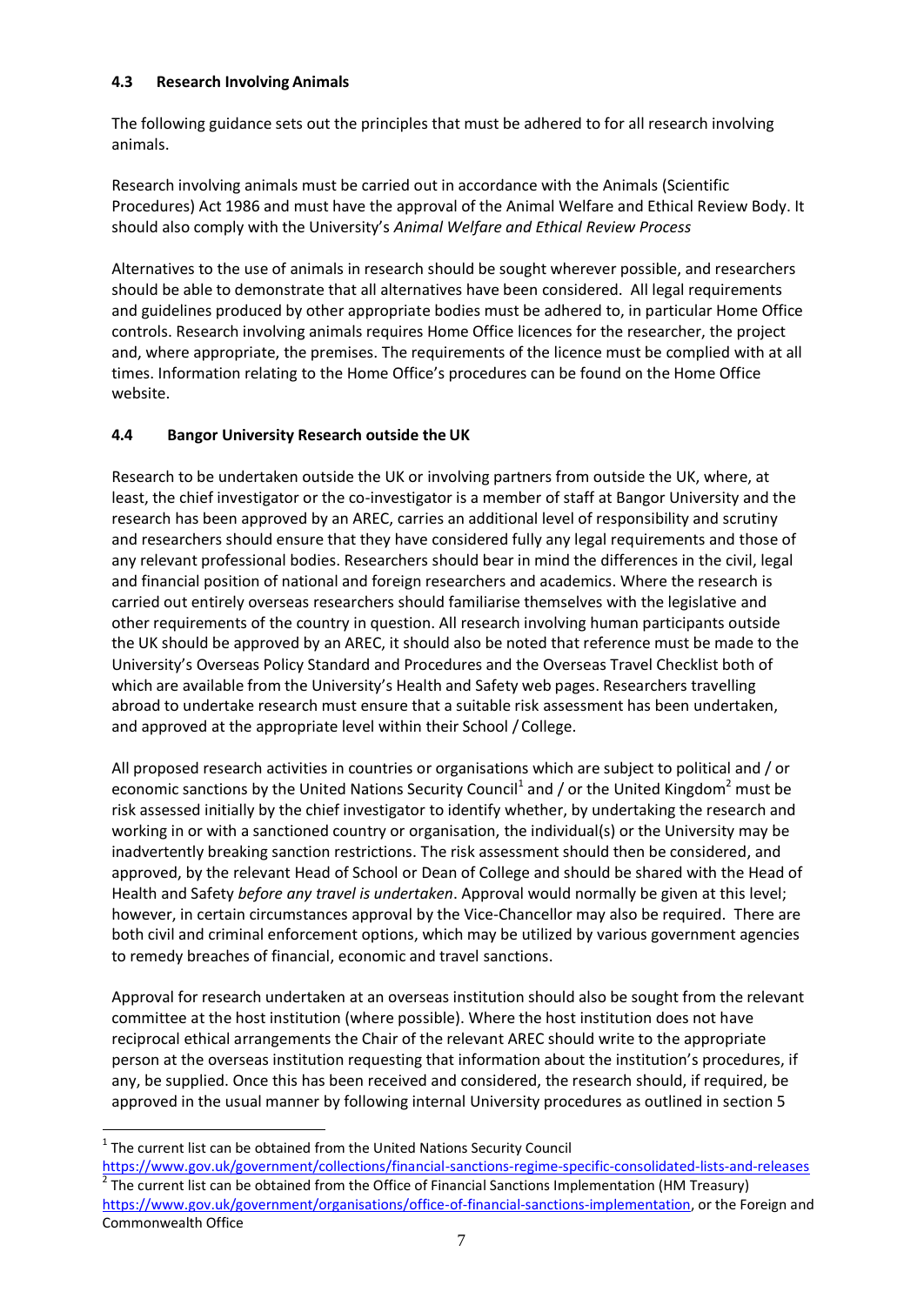below.

Where no ethical procedures are maintained by the host institution the research must be considered by the relevant AREC within the University.

# **4.5 Ethical Approval from other institutions /organisations**

Ethical approval by other universities, institutions or organisations both within the UK and overseas will normally be acceptable as proof that a particular project has been properly reviewed and approval granted. It is envisaged that this would normally be relevant where, for example, Bangor University is a contributor to a project, or where researchers from another institution or organisation wish to collect research data from staff and/or students at the University.

In all such cases, however, notice of the ethical approval, along with the research protocol, should be forwarded to the Chair of the relevant AREC. The Chair may choose to accept the approval and permit the research to go ahead or may determine that the proposal is additionally reviewed by the relevant University AREC.

# **4.6 Sponsorship of Research**

Researchers should not accept nor imply acceptance of conditions that are contrary to their professional code of ethics or competing commitments under their employment contract. The terms of the research being undertaken on behalf of a sponsor must be agreed in advance. Wherever the work is undertaken in collaboration with other institutions, either in the UK or abroad, it is essential to ensure that the policies of those institutions meet the standards of the University's Ethical Policy Framework and the requirements of this document. The terms will usually include the specification of the research and the roles and responsibilities of the researcher. The need for confidentiality or non-disclosure agreements must be negotiated in advance.

Intellectual property arrangements must be in accordance with the University's Intellectual Property Rights Policy. Intellectual Property Rights agreements should be made clear at the outset.

When submitting research papers for publication the authors must declare any relevant funding sources or other issues that constitute a possible conflict of interest or which may compromise the objectivity of the research.<sup>[10](#page-8-0)</sup>

### **4.7 Environmental Consequences of Research**

Researchers should be mindful of the impact of their work on the environment. Researchers should, where appropriate, carry out environmental assessments to ensure that their projects are not likely to have a significantly adverse impact on the environment. For further guidance on this matter researchers should contact the relevant AREC within their College or School.

The Policy assumes that research projects comply with University environmental policies and guidance, e.g. guidance on the Control of Substances Hazardous to Health Regulations (COSHH) and Disposal of Hazardous Wastes both of which can be obtained from the University's Department of Health and Safety. Researchers should also consult the University's Sustainability Policy where issues of environmental impact are discussed

# **5. ETHICAL REVIEW PROCESS**

This section provides researchers with guidance on the University's ethical review process.

Bangor University has established a two-stage process for the ethical review and approval of research proposals – expedited review and full committee review. Both are carried out either by an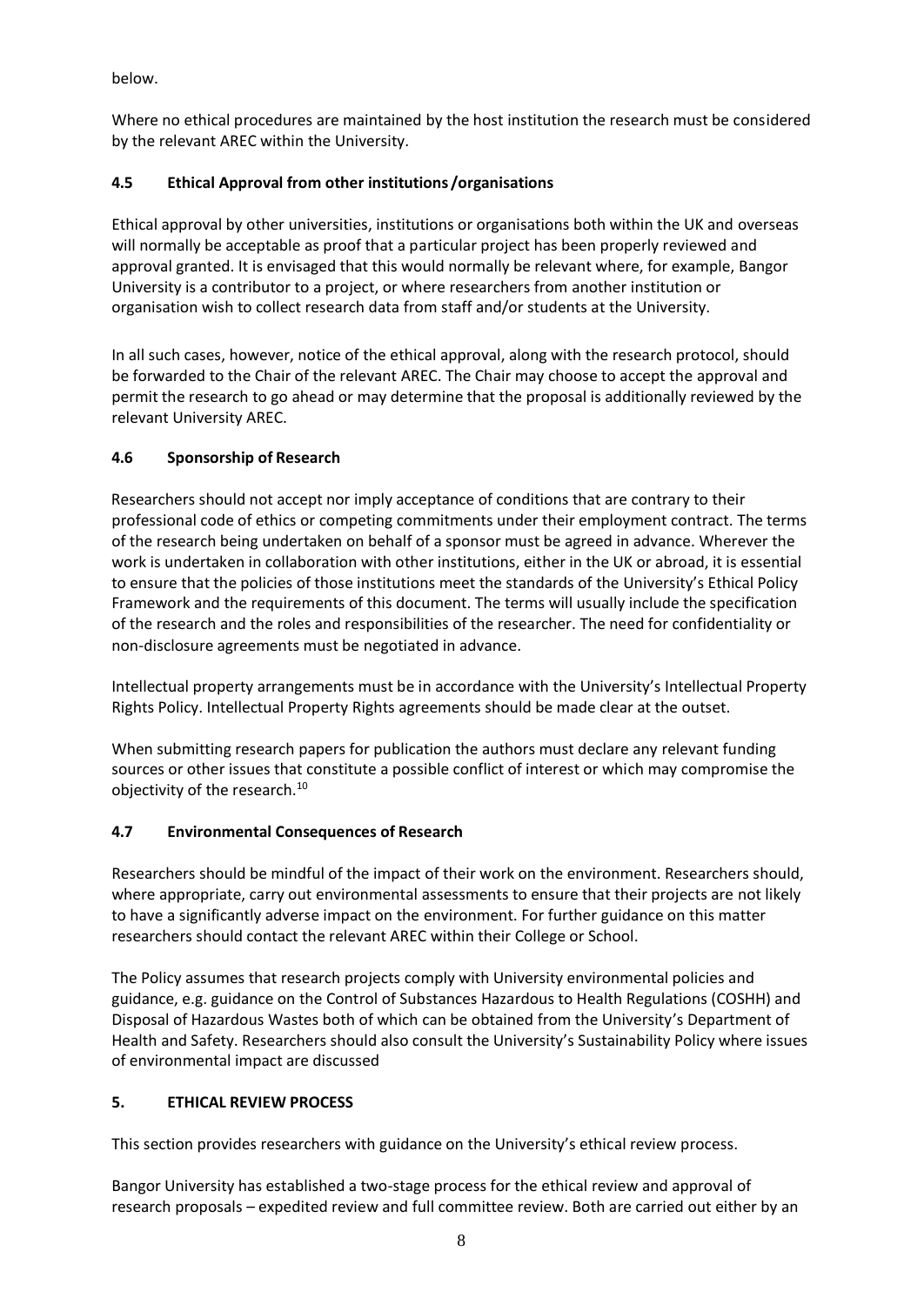AREC (human participants) or the Animal Welfare and Ethical Review Body (research involving animals).

In addition to, and following approval by the relevant AREC, research must also be referred to an NHS ethics committee where it falls under the requirements of the *Governance Arrangements for Research Ethics Committees* (GAfREC)<sup>[11](#page-8-1)</sup> for specific research projects.

<span id="page-8-0"></span><sup>10</sup>Further guidance on conflict of interest can be found in the University's *Declaration of Interest Policy* available from the University's web pages.

<span id="page-8-1"></span><sup>11</sup>[http://www.hra.nhs.uk/resources/research-legislation-and-governance/governance-arrangements-for](http://www.hra.nhs.uk/resources/research-legislation-and-governance/governance-arrangements-for-research-ethics-committees/)[research-ethics-committees/](http://www.hra.nhs.uk/resources/research-legislation-and-governance/governance-arrangements-for-research-ethics-committees/)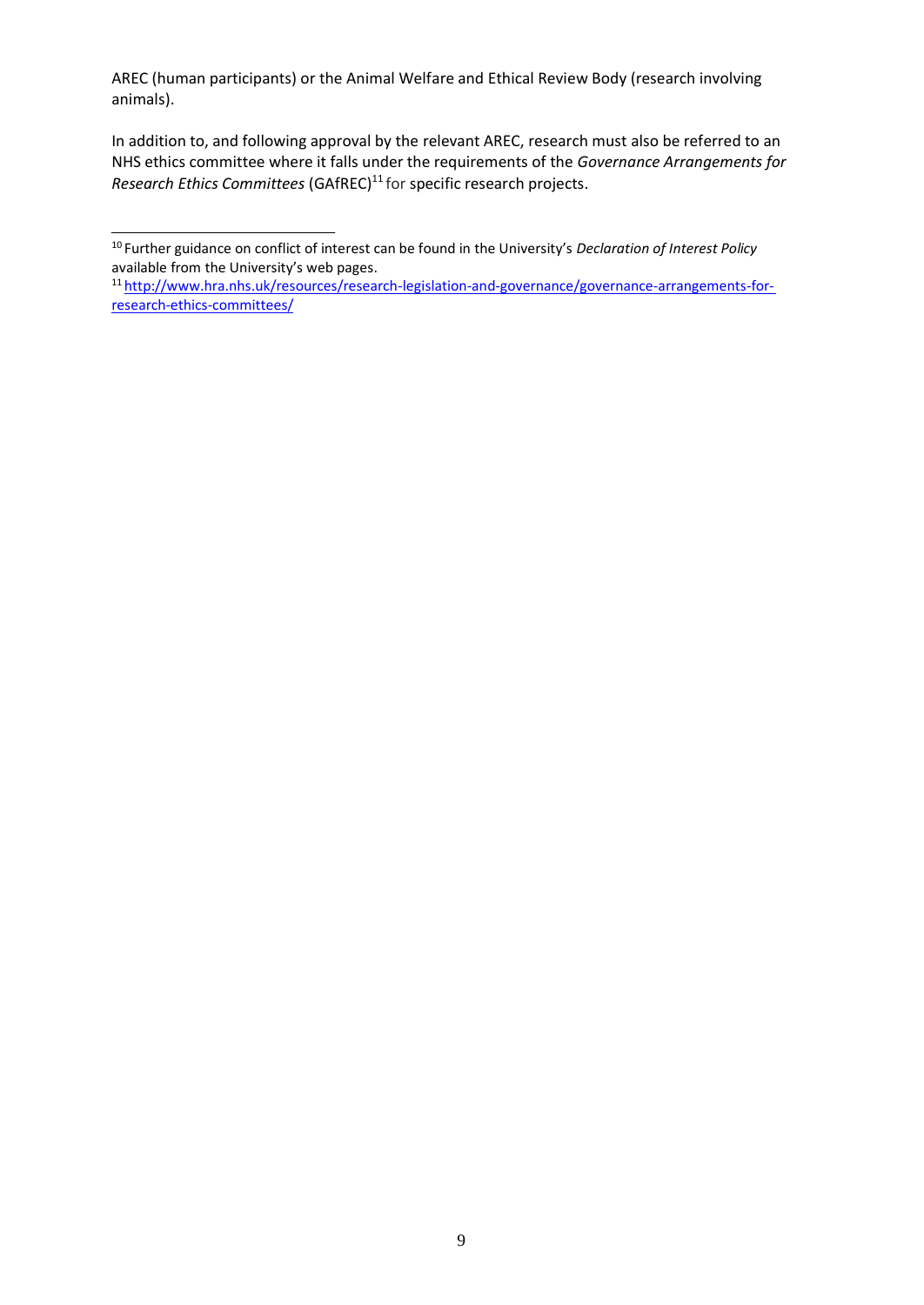All applications for ethical review to an NHS Research Ethics Committee in the UK must be submitted on the standard national application form, available from the [Integrated Research Application](https://www.myresearchproject.org.uk/Signin.aspx) [System \(IRAS\)](https://www.myresearchproject.org.uk/Signin.aspx) website<sup>[12](#page-9-0)</sup>.

Where a proposal for funding is being submitted research proposals should normally be submitted for review by the AREC immediately after receiving the notification that funding has been granted. However researchers may also wish to submit the proposal to the AREC prior to a pilot study so that participants' interests are protected; prior to seeking the agreement of potential research sites and gatekeepers so they can be assured of its good standing; or prior to the main data collection commencing.

# **5.1 Approval by an AREC**

- [a] ARECs are responsible for ethical review of all research involving human participants that has more than a minimal risk<sup>[13](#page-9-1)</sup>. In undertaking ethical review AREC's should act independently of the researchers whose proposals they consider and from the personal or financial interests of their members. The composition of an AREC is set out in Appendix2.
- [b] The following research activities would normally be considered as involving more than minimal risk and, consequently, would require ethical review by the relevantAREC:
	- i) Research involving vulnerable groups for example, children and young people, vulnerable adults, such as those with a learning disability or cognitive impairment, or individuals in a dependent or unequal relationship.
	- ii) Research involving sensitive topics for example participants' sexual behaviour, their illegal or political behaviour, their experience of violence, their abuse or exploitation, their mental health, or their gender or ethnic status.
	- iii) Research involving groups where permission of a gatekeeper is normally required for initial access to members.
	- iv) Research necessarily involving deception or which is conducted without participants' full and informed consent at the time the study is carriedout.
	- v) Research involving access to records of personal or confidential information, including genetic and other biological information, concerning identifiable individuals.
	- vi) Research that could induce psychological stress, anxiety or humiliation or cause more than minimal pain
	- vii) Research involving intrusive interventions for example, the administration of drugs or other substances, vigorous physical exercise (in individuals who are at risk), or techniques such as hypnotherapy.
- [c] ARECs are responsible for ensuring that a comprehensive record keeping system is maintained outlining the method of decision-making used, the rationale for the decision, and clearly recording the final decision. The ARECs decision and any associated feedback to researchers should be clearly recorded and open to scrutiny, and procedures should ensure openness and accountability of AREC decisions while maintaining confidentiality where this is required.

### **5.2 Approval by the Animal Welfare and Ethical Review Body (AWERB)**

The Body is responsible for ethical review of all research involving animals. The Body should undertake ethical review thoroughly and independently. The composition and terms of reference of

<span id="page-9-0"></span><sup>12</sup> <https://www.myresearchproject.org.uk/Signin.aspx>

<span id="page-9-1"></span><sup>&</sup>lt;sup>13</sup> Researchers may also wish to consult their appropriate professional Codes of Practice for further guidance.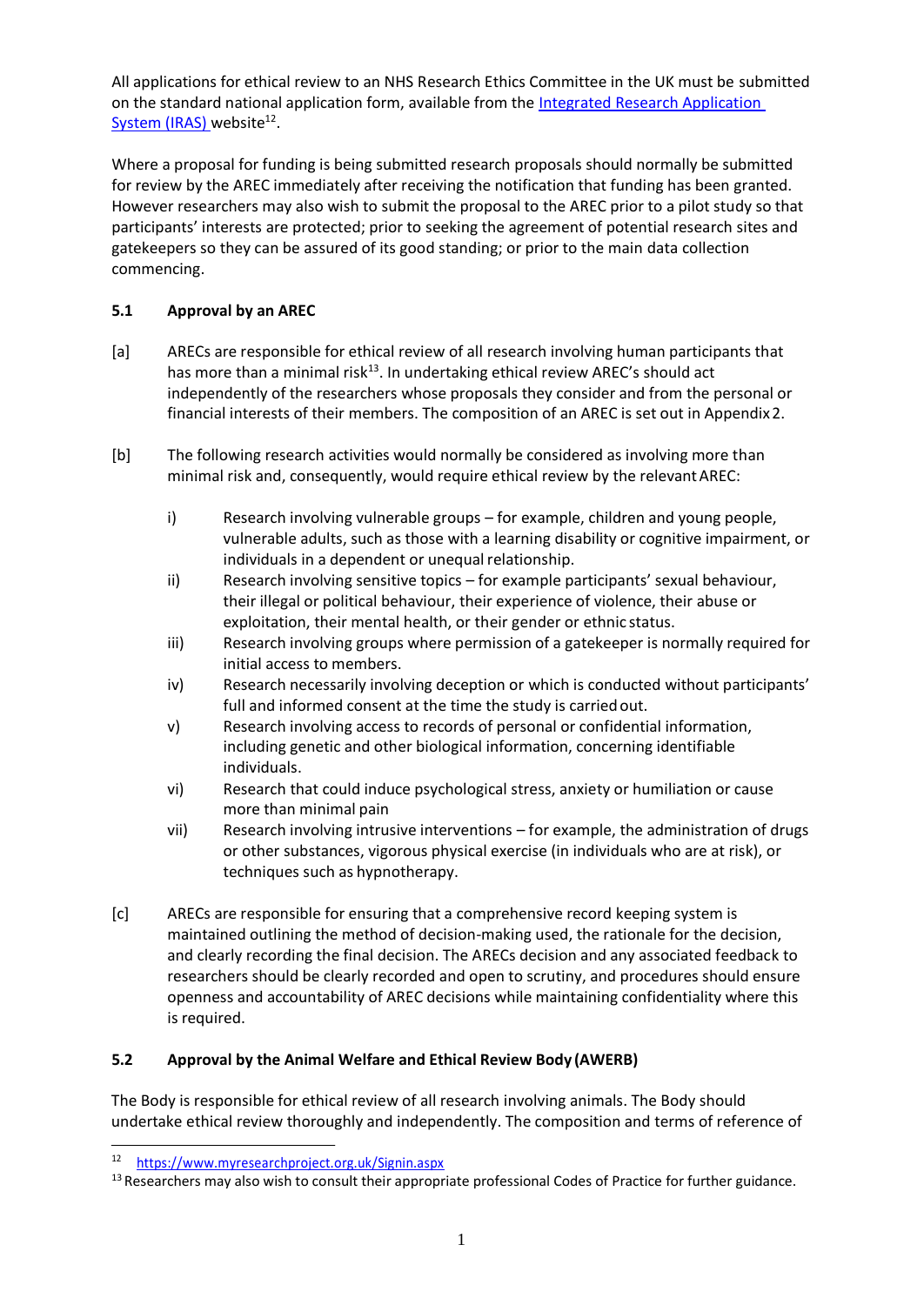the Animal Welfare and Ethical Review Body are to be found in Annex 2. Researchers are also encouraged to read the University's *Animal Welfare and Ethical Review Process*

# **5.3 Expedited Review**

The ARECs can, where required, carry out a process of expedited ethical review. Expedited review of research proposals can only occur where the potential for risk of harm to participants and others affected by the proposed research is minimal, as confirmed by peer review of the proposal, or for research projects that have a short lead in time and are commissioned in response to a demand of pressing importance.

ARECs must have clear procedures in place for expedited review. These must include:

- Criteria for identifying research which involves minimal risk
- The sub-committee or chair responsible for reviewing the research and the scope of their authority
- Forms and procedures for submitting applications for expedited review
- Procedures for reporting decisions to the main committee

ARECs should undertake yearly audits of a small random sample of those proposals which were dealt with under Expedited Review and the outcome of such audits should be reported to the next meeting of the AREC.

### **5.4 Approval by the Sensitive Research ApprovalGroup**

The Group is responsible for ethical review of all sensitive research as defined by the *Procedure for the Approval and Registration of Sensitive Research Projects.* Where the Chair of the relevant AREC considers that the research proposal falls into one of the categories outlined in Section 2 of the Procedure, or where there is any uncertainty as to its sensitivity, they should contact the University's Head of Governance Services as soon as possible and should include the application / research proposal submitted by the researcher to the AREC.

### **6. TRAINING AND GUIDANCE**

### **6.1 Training**

The University will offer training and briefing sessions for relevant staff, coordinated and facilitated by the Governance Services Office.

The training, where required, will also be available for individual researchers, members of the University's Ethics Committee, the Animal Welfare and Ethical Review Body and ARECs including lay members of the committees, and any students whose projects may potentially require ethical review.

### **6.2 Guidance**

Guidance and support will be provided by the University through the provision of policies, procedures and web-based resources that can be accessed from the Governance Services Office web pages.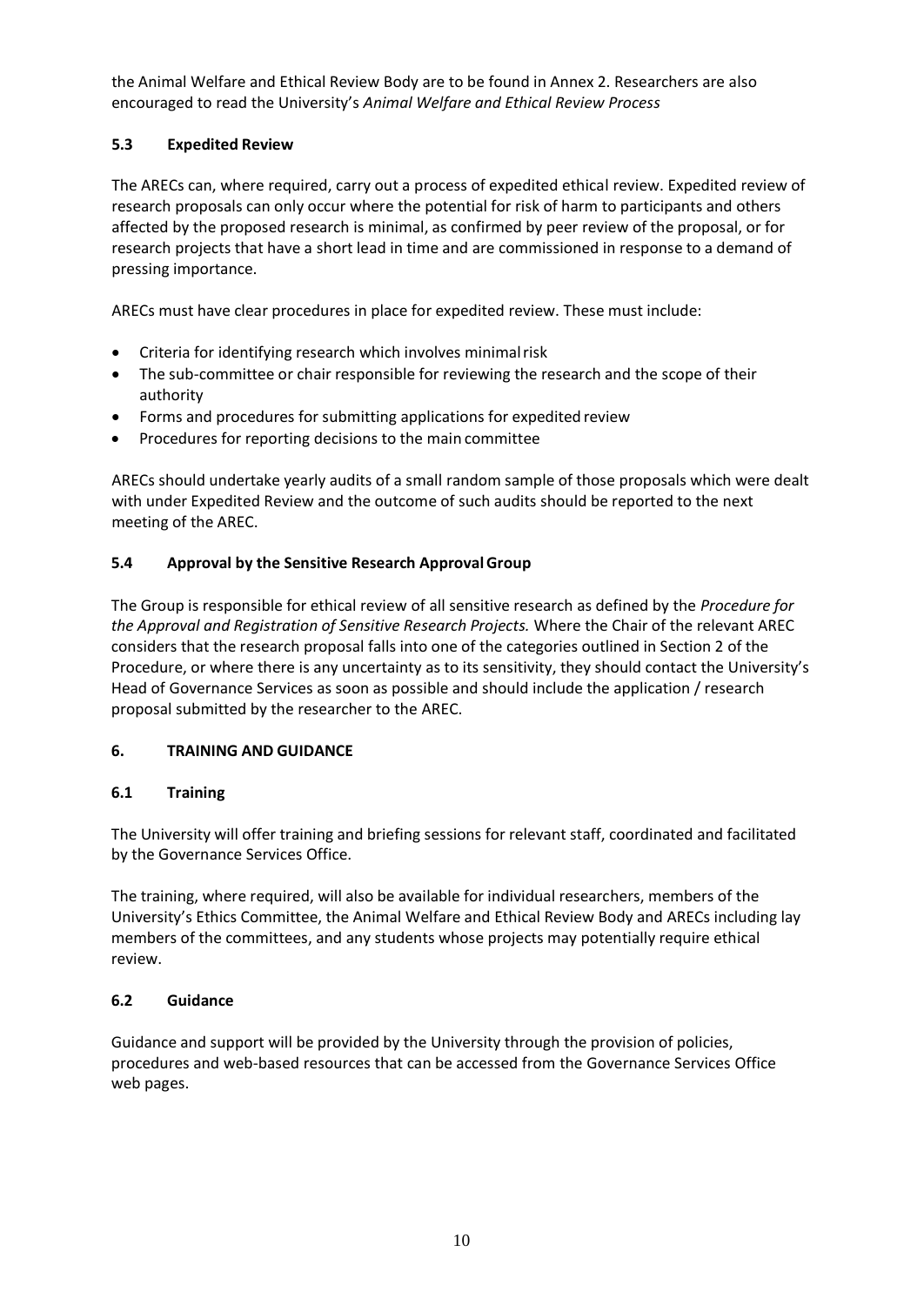### **7. RESEARCH ETHICS MISCONDUCT**

The procedure for dealing with suspected research ethics misconduct can be found in the University's Code of Practice for the Assurance of Academic Integrity and Quality Assurance in Research. Failure to obtain relevant ethical permissions is also deemed to be unfair practice and is included as such in the Unfair Practice Procedure<sup>[14](#page-11-0)</sup>.

Amended (2016) with reference to the ESRC *Framework for Research Ethics* and the *Governance Arrangements for Research Ethics Committees* (GAfREC).

<span id="page-11-0"></span><sup>14</sup> <https://www.bangor.ac.uk/regulations/BUProc05-v201502.pdf>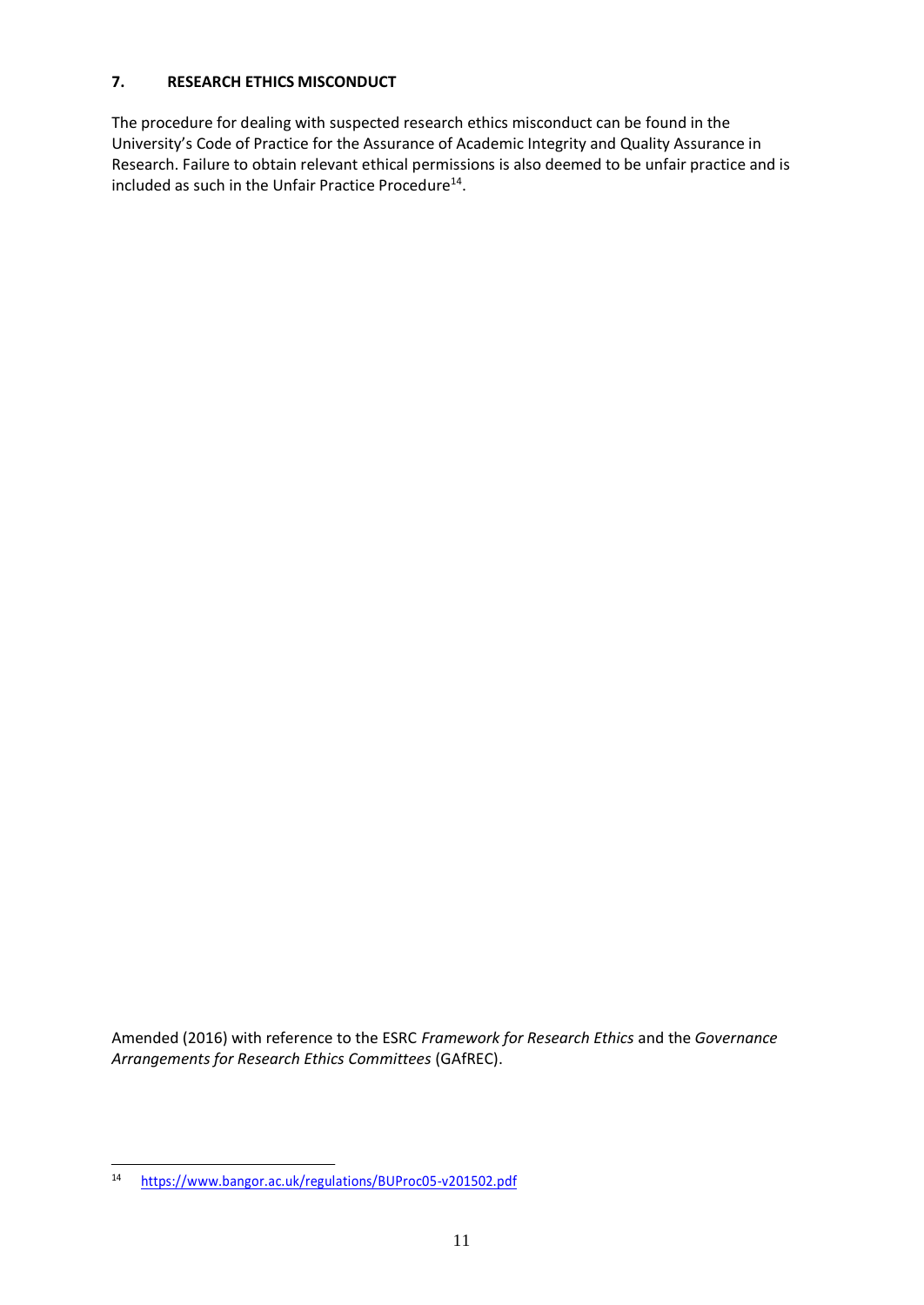### **Appendix 1**

### **Composition and Terms of Reference of Relevant Committees**

#### **1. University Research Governance and Ethics Committee**

#### **Composition and Terms of Reference**

The University Research Governance and Ethics Committee is the overarching Committee at Bangor University for the consideration of research governance and ethical issues. It also receives the minutes and an Annual Report from the Animal Welfare and Ethical Review Body.

#### **Composition**

Chair: Pro Vice-Chancellor (Research) or nominee

#### *Ex-officio:*

Chair, Animal Welfare and Ethical Review Body Chairs of Academic Ethics Committees Associate PVC's (Research) Associate PVC (Research Governance) President of the Students Union Head of Governance Services Senior Research Governance & Policy Officer (Secretary)

#### *Appointed:*

One academic member of staff from each College, appointed by the relevant Dean Two members of Senate, appointed by the Senate Nominations Committee

*The Committee shall have the power to co-opt no more than two additional individuals who may be drawn from either within or outside the University. Co-opted members shall serve in that capacity for a period of 3 years and may be re-appointed for one further term of 3 years.*

#### **Terms of Reference**

- **1.** To recommend to the Senate such policies as may be required on matters of research governance, ethics and clinical research governance, and to establish related procedures in line with such policies, ensuring alignment with associated statutory, regulatory and legal requirements and the University's Research Strategy, consulting with other University committees as appropriate.
- **2.** To provide the Senate with periodic reports on the work of the Committee and on the operation of relevant University research governance and ethics policies and procedures.
- **3.** To review, as required, the University's Ethical Policy Framework and the Research Ethics Policy and to recommend to the Senate proposals for their approval and amendment.
- **4.** To establish a general framework for the operation of Academic Ethics Committees and to ensure that where such Committees are created, they work within the general guidelines and standards set by the Committee.
- **5.** To receive the reports of the Animal Welfare and Ethical Review Body, as a subcommittee, and to advise the Senate thereon.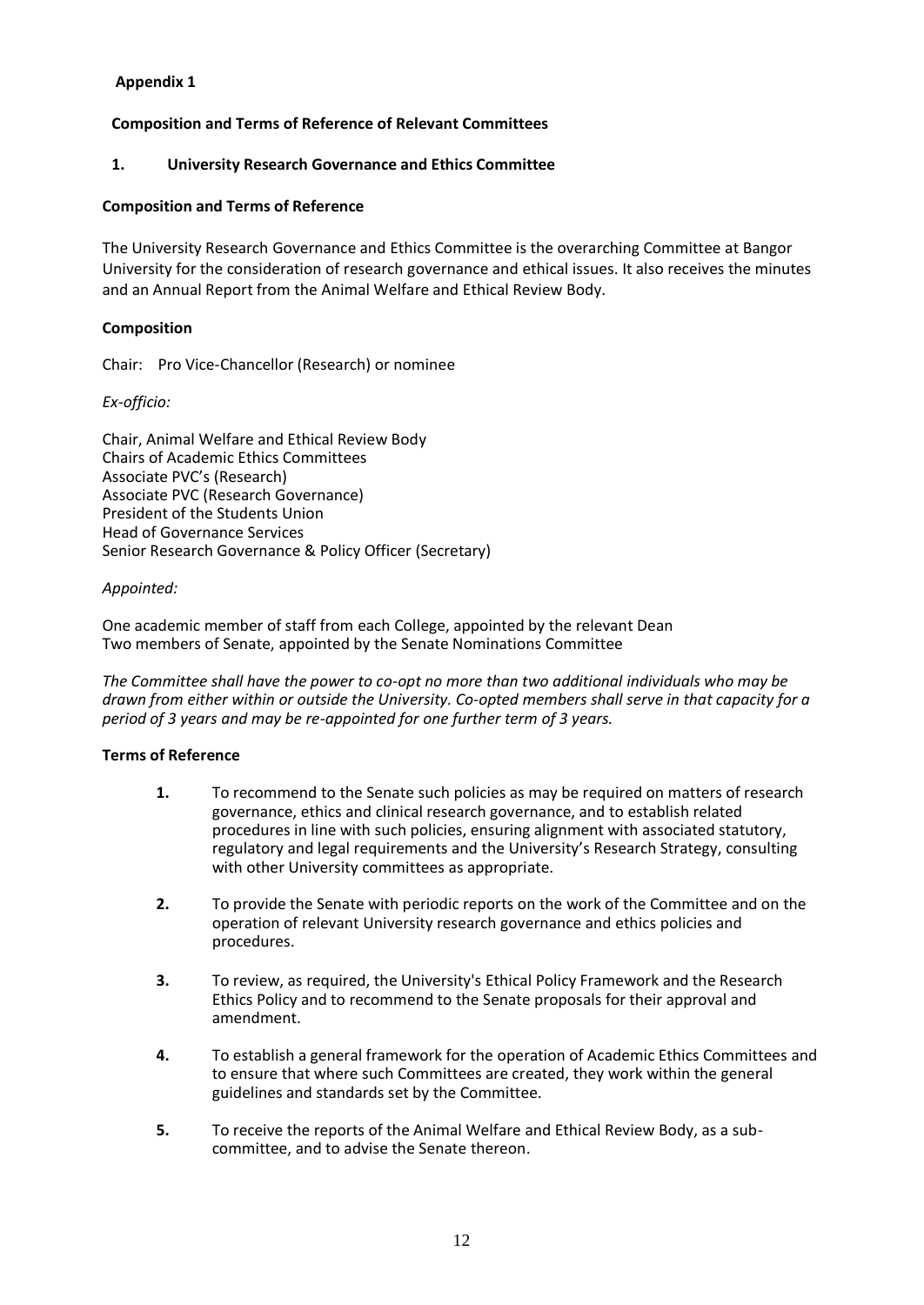- **6.** To receive regular reports on the activities of the Academic Ethics Committees established to oversee procedures to approve and monitor research activities with potential ethical implications.
- **7.** To receive an Annual Report, at its first meeting of the academic year, from each Academic Ethics Committee.
- **8.** To act as the final body of appeal against decisions of the Academic Ethics Committees to reject research on ethical and/or reputational grounds.
- **9.** To support the Academic Ethics Committees in the event of a regulatory inspection relating to research governance, clinical research governance and ethics.
- **10.** To act on any other matter consistent with the above as may be required by the Council, Senate or Executive.
- **11.** To report to Senate, including providing the Senate with an Annual Report.
- **12.** To meet at least twice per academic year.

#### **2. Animal Welfare and Ethical Review Body (AWERB)**

The AWERB will have the following membership (as required in Schedule 3, Part 2, paragraph 6 of the Act)

#### Core Membership

- The Named Veterinary Surgeon (NVS)
- The Named Animal Care and Welfare Officer(s)(NACWO)
- At least one or up to two Project Licence and / or Personal Licence Holders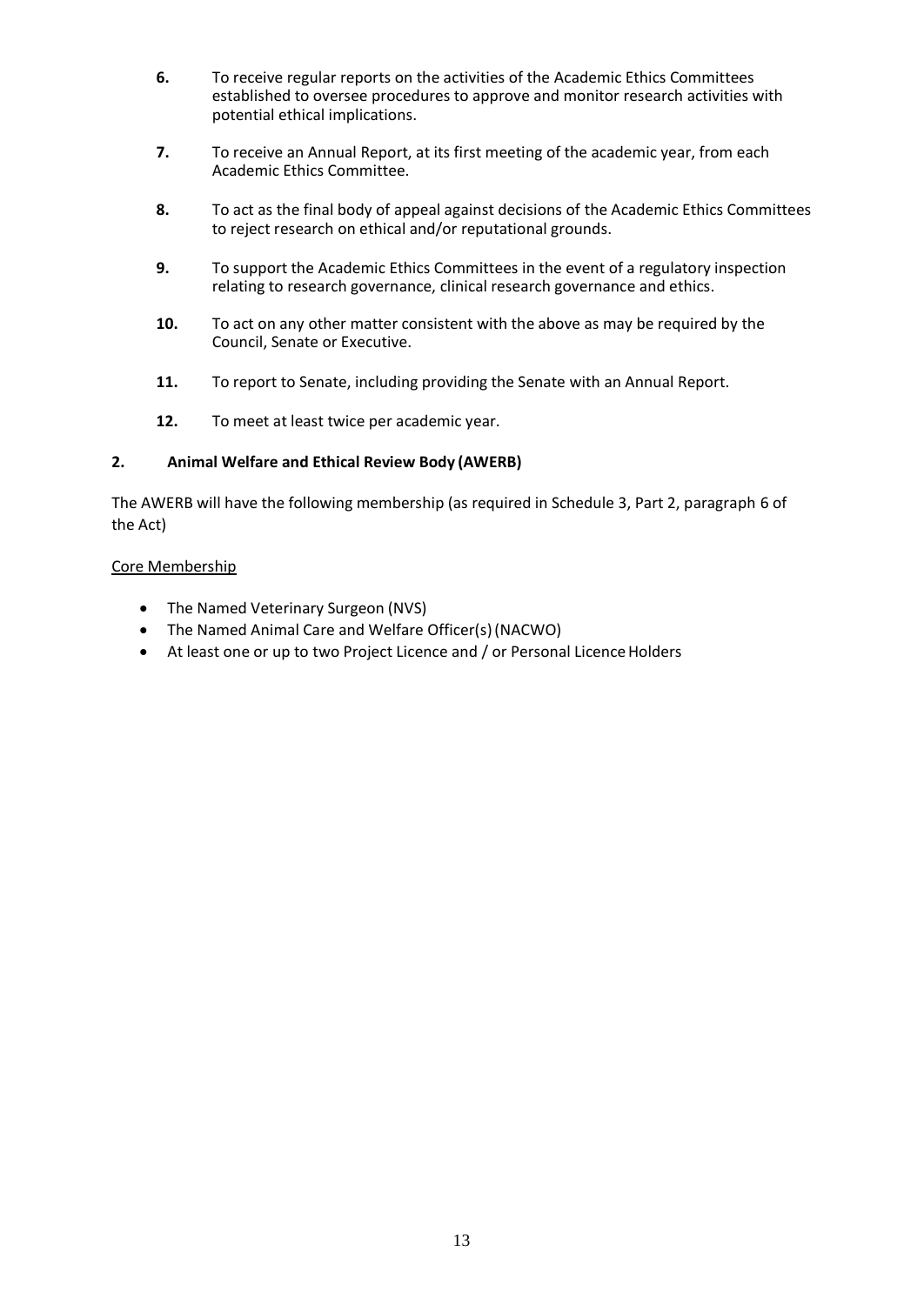The following individuals will also be invited:

- The Establishment Licence Holder
- A senior member of Animal Care Technical Staff
- Up to 3 Co-opted members who do not hold a licence under theAct
- A Lay member who has an interest in animal welfare and / or ethics
- A member of Corporate Services responsible for compliance with the Act and the associated guidance, policy and processes.

The Establishment Licence Holder (when present) will normally chair the AWERB, in their absence the Named Animal Care and Welfare Officer will take the chair. The Home Office Inspector shall also have the right to attend any meeting of the AWERB.

The AWERB shall be quorate if the core membership are present or have been included in any decision.

Any person who is co-opted shall serve as a member of the Committee for an initial term of three years, and may be re-appointed to serve one further term of 3 years

The membership of the AWERB includes those with defined responsibilities and obligations specified in the Premises Establishment Licence. The co-opted members will have an interest in animal welfare and / or ethics but they will not be engaged in work under the Act.

The work of the AWERB will be as set out in Schedule 3, Part 2, paragraph 6(3) of the Act namely:

- a) advise staff dealing with animals in the licensed establishment on matters related to the welfare of the animals, in relation to their acquisition, accommodation, care anduse;
- b) advise on the application of the 3Rs, and keep it informed of relevant technical and scientific developments;
- c) establish and review management and operational processes for monitoring, reporting and follow-up in relation to the welfare of animals housed or used in the licensedestablishment;
- d) follow the development and outcome (retrospective review) of projects carried out in the establishment, taking into account the effect on the animals used; and to identify and advise on elements that could further contribute to the 3Rs; and
- e) advise on re-homing schemes, including the appropriate socialisation of the animals to be rehomed.

These aims will be achieved by the AWERB performing the three main functions of the animal welfare and ethical review process (as set out in the *Animal Welfare and Ethical Review Process*).

### **3. Academic Research Ethics Committee**

Each College should have at least one AREC (see proviso under section 3.2.[c]).

### *Composition*

Membership of an AREC should reflect the following:-

a) ARECs should have a pre-designated Chair appointed by the relevant Dean of College.<sup>[15](#page-14-0)</sup>

<span id="page-14-0"></span><sup>15</sup>An AREC Chair should serve for a period of three years*,* and may be re-appointed to serve one further term of 3 years by agreement with the relevant Dean of College.